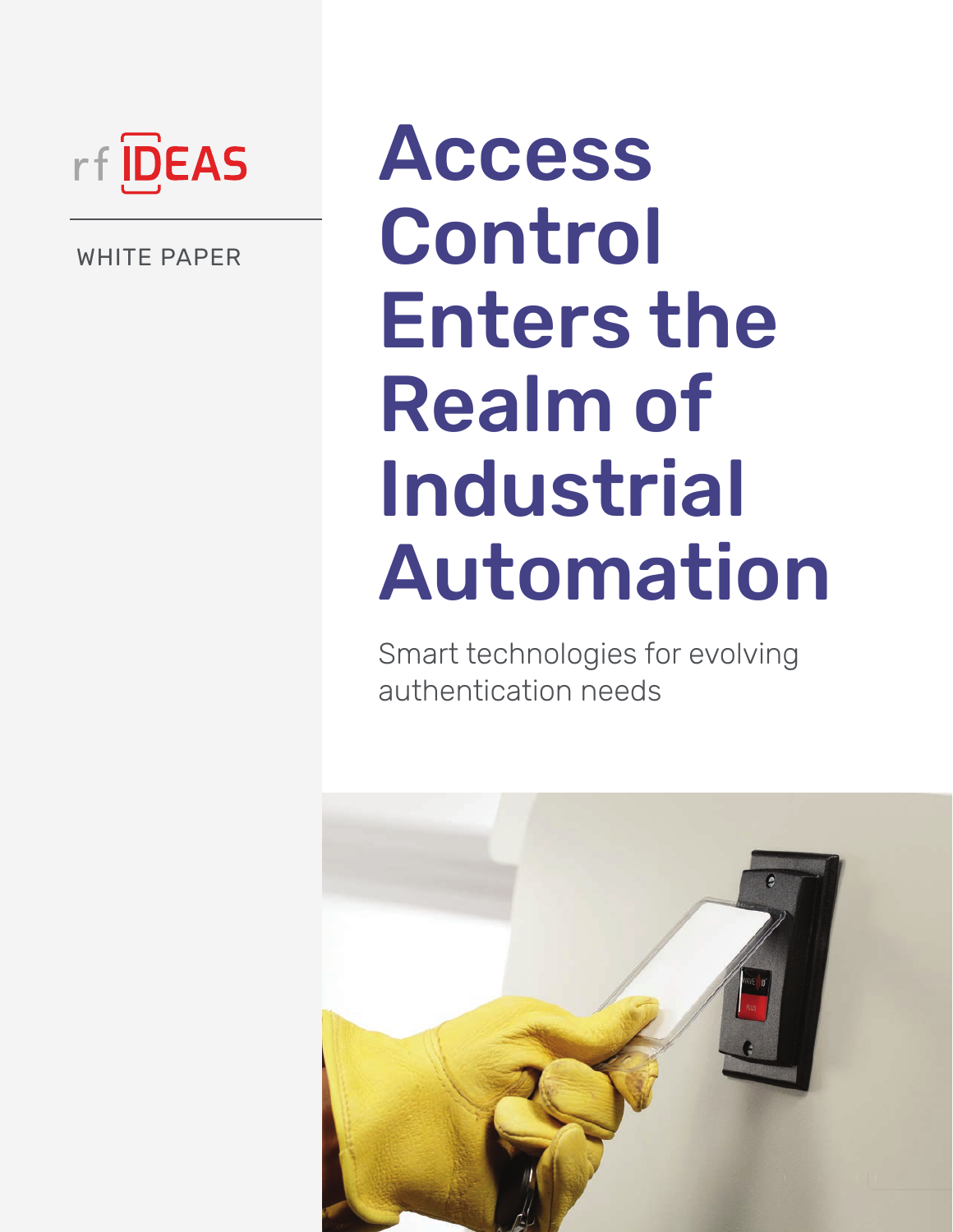

# State of the Industry

Controlling access to and within the manufacturing plant and protecting information and automation systems from breaches is a business essential. A physical or logical security lapse, whether accidental or malicious, can cause significant and lasting damage, particularly when it harms personnel, the equipment or environment, or impacts the quality process.

Building automation systems control a facility's climate, lighting and similar systems, and equipment automation systems control machines and processes. They are often driven by programmable automation controllers (PACs) and use a human-machine interface (HMI) for configuration, notifications and routine control. With these systems growing in number and increasingly interconnected, programmable controller and HMI access control becomes an imperative.

Everyone is a stakeholder when it comes to access management, from the facility and security managers to the personnel in operations, maintenance, engineering, inventory, purchasing, training, IT and the corporate suite. Different levels of protection, identification and authentication are needed, depending on the HMI and application. Leveraging the employee credential is a sound and economical approach to protecting production processes, data, and critical assets throughout the organization. Considering that nearly everyone entering a locked facility has to present a security card of some sort to gain entry, why not apply this same concept and smart technology—to logical security concerns inside the building?

# Purpose of This White Paper

This white paper explores the latest advancements in smart technologies for industrial access control, including methodologies and solutions that are critical in addressing today's evolving access control needs. We will discuss two major topics:

*1. New developments in industrial control and identification:* Trends in access control that are changing the role of access authority throughout the organization, including how employee credential solutions are streamlining access control processes, improving risk management and creating significant savings for today's organizations.

- The effect of information and operations technology convergence on manufacturing and processing industries
- How new automated systems are creating smart factories
- Potential savings from smart card deployments
- Applications of card-based reader solutions throughout the enterprise

*2. Key considerations in choosing the right industrial access control solution.* A practical guide for evaluating the four most prominent access control methodologies in use today, including an introduction to RFID access control cards and readers and their applications in today's enterprises.

- Advantages and limitations of the four most commonly used access control methods
- How RFID compares with magstripe and barcode credential solutions
- The unique design characteristics and capabilities of RFID cards and readers
- Data storage capabilities of RFID backend systems

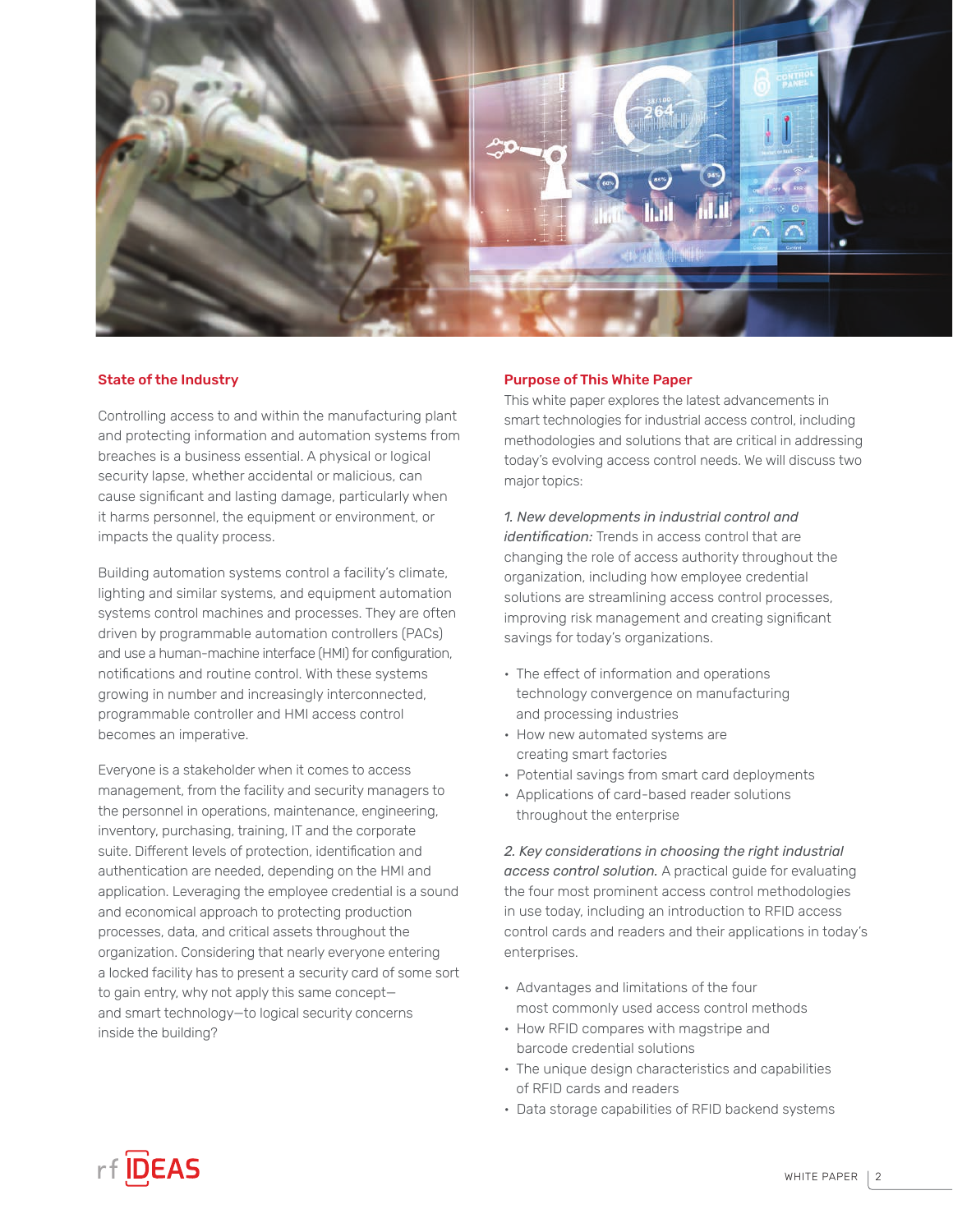# 1. New Developments in Industrial Control and Identification

# Implications and opportunities of evolving authentication needs and smart technologies

Employee ID cards (hereafter referred to simply as "cards") are commonly used credential to gain access to a facility, just as usernames and passwords are used to access software applications. With the cloud and big data accelerating the convergence of information technology (IT) and operations technology (OT), more refined security and risk management opportunities are available.

"We believe the growing IT/OT convergence is having a significant effect in the manufacturing and processing industries," says Craig Resnick, vice president of consulting at ARC Advisory Group. The two functions have begun working together over the past 5 to 10 years, and although companies today are at all different levels of convergence, Resnick believes the direction towards greater convergence is clear.

"When the IT/OT convergence is done, many times a company will utilize IT's security access and practices and try to apply that to control systems access, whether that's passwords or multilevel passwords, all the way up to iris scans depending on the level of security desired," explains Resnick.

Manufacturing is on the brink of a massive change as new connected, automated systems are now making their way onto the factory floor, serving as the foundation for creating smart factories, according to a report from research firm MarketsandMarkets published in September 2015. The Industrial Control and Factory Automation Market is expected to reach US\$202.42 billion by 2020 at a CAGR of 6.73% from 2015 to 2020, the report says.

New card-based readers coupled with partner applications are standardizing and streamlining manufacturing access control processes. The same employee credential used to enter a building can now also be used to authenticate access to equipment, factory lines, gated robotic rooms, documents and software, and to



regulate activity on control systems, networks and equipment. Virtually any movement within the facility and any activity throughout the day could potentially be tracked and managed with the right card reader, apps and an employee credential.

Card-based authentication is not only faster, but it eliminates the errors associated with manual password entry, thus improving accuracy and ease of use. For instance, in situations where a supervisor periodically helps an operator, a card-based access solution would prevent the operator from reusing the supervisor's username and password, avoiding intentional misuse or errors. The ability to leverage existing employee ID cards or key fobs with readers provides a desirable and cost-effective solution.

There are a variety of card readers available depending on the credential type used by an organization. There are magnetic stripe cards, barcode cards, proximity cards (125 kHz) or the increasingly popular RF-enabled contactless smart cards (13.56 MHz). On the manufacturing floor, contactless smart cards are used more frequently because of the amount of information these card types contain.

Everyone is a stakeholder when it comes to access management.

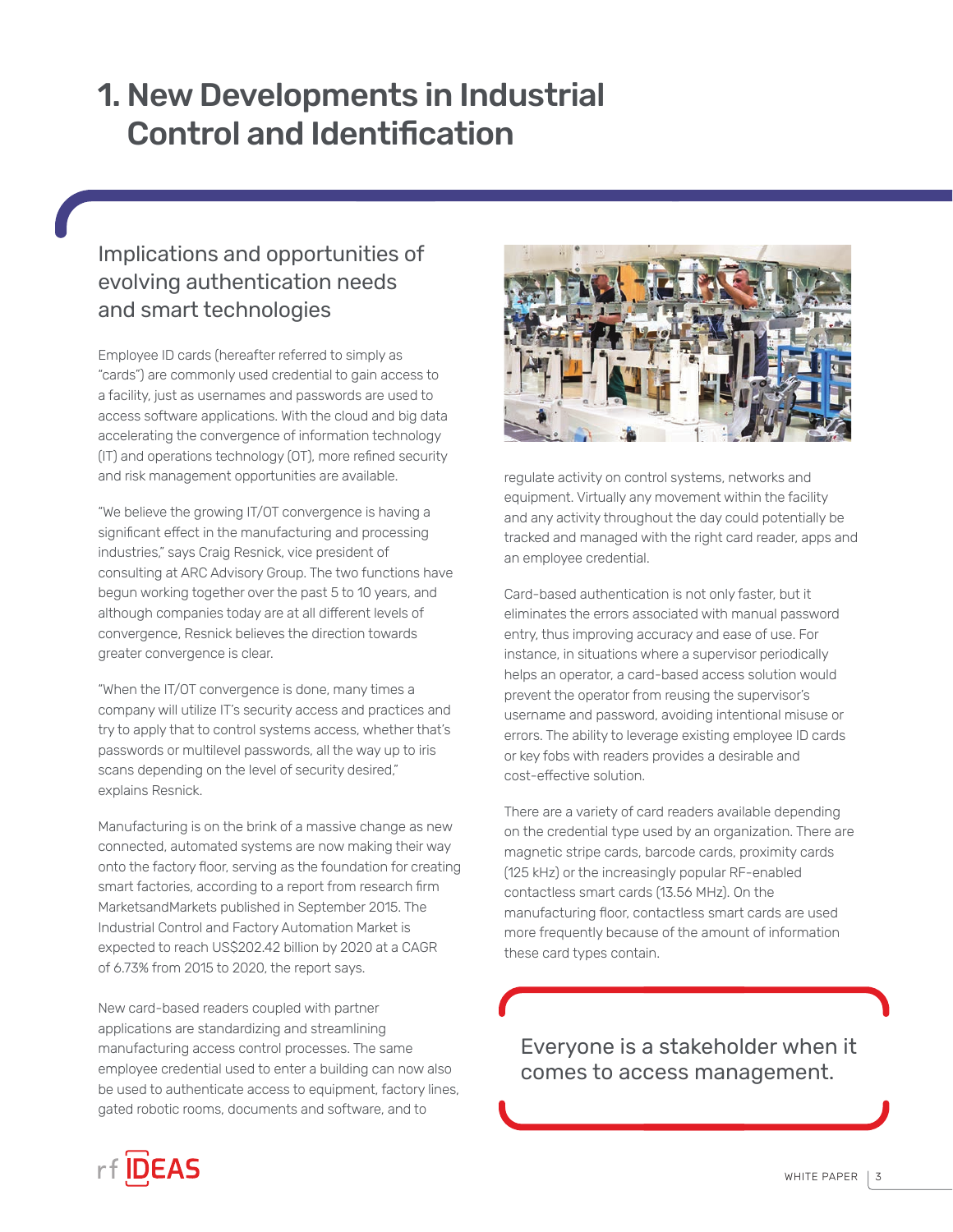For organizations that may have acquired another business and find themselves with both proximity and contactless smart cards, there are dual-frequency USB readers that can be easily configured to read more than one card type. This ability to leverage the existing credential investment and avoid retraining, while gaining process efficiencies through access control standardization, enables substantial cost savings that directly benefit the bottom line.

Based on a study of enterprises published in 2004, Datamonitor found that by deploying an integrated smart card security solution for both data (logical) and physical access, an enterprise may annually save more than \$2 million for every 2,000 employees covered by such a combined identity and access management system. In today's dollars, that equates to roughly \$2.5 million. Cost savings are attributed to factors such as:

- Reduced time spent on sign-on procedures
- Consolidation of employee access privileges onto a single, multi-functional smart card
- Improved quality control with access permissions
- Reduced numbers of password-related queries made to IT departments
- Better management of PKI certificates
- Greater automation of card provisioning

But the cost benefits extend well beyond access efficiency. After a large paint manufacturer installed a card reader on its mixers to ensure that only authorized, trained employees could unlock and operate the equipment, the number of bad batches fell from 12 per week to less than one per week, saving the company nearly \$2.5 million annually.

> Requiring employees to use their credentials throughout the workday improves work management and accounting of people and projects.

The proven value of this technology is driving increasing investments. "The American [North and South America] market for electronic access control readers was worth about \$237 million in 2015 and is projected to grow to \$252 million in 2016," says Blake Kozak, principal analyst for the Security & Building Technologies group at IHS Technology. IHS defines readers to include magnetic stripe, smart card readers, proximity readers, biometric readers and multi-technology readers.

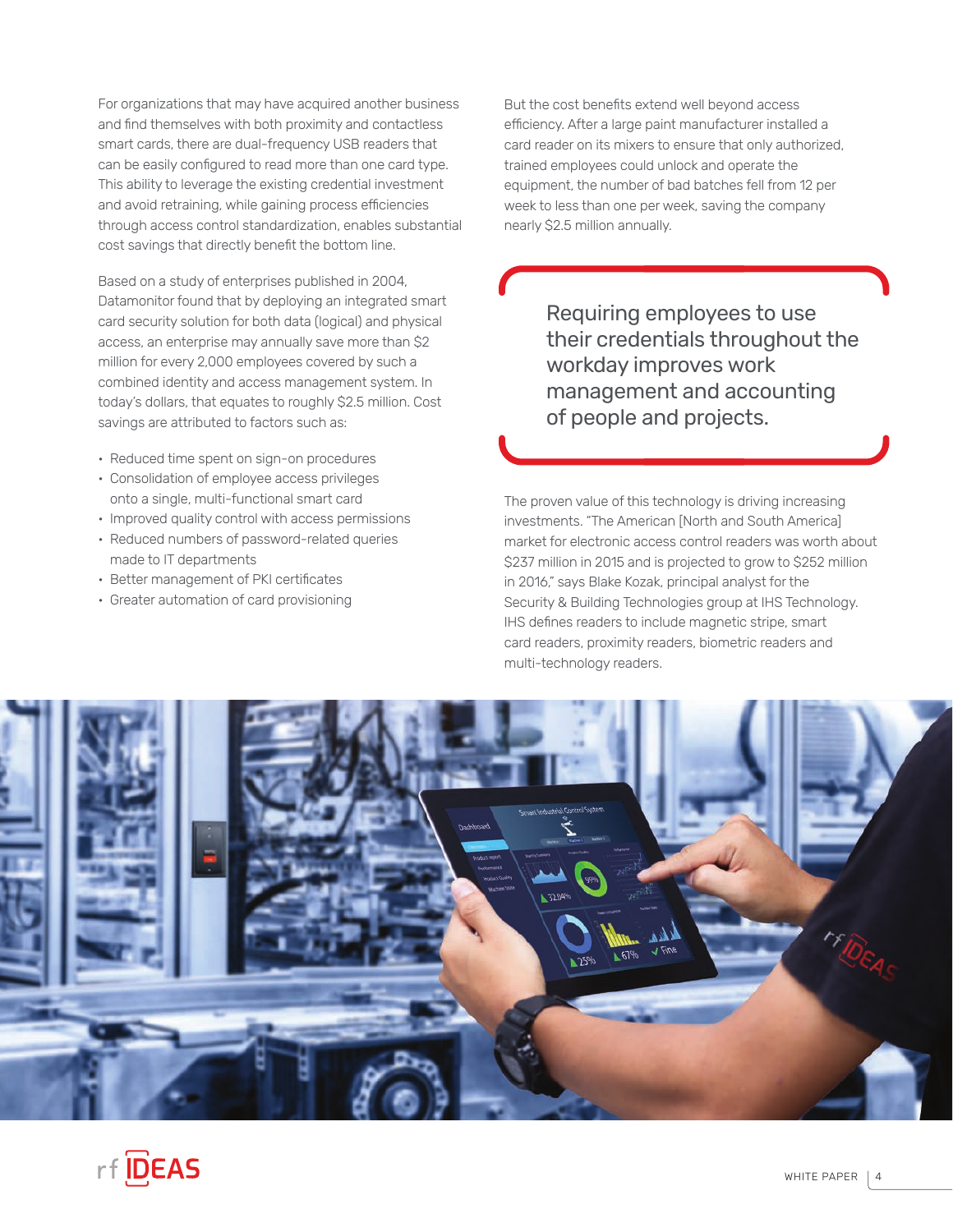## Applications Are Varied and Growing

Growing interconnectedness and the ability to standardize access control are revealing opportunities for risk management that were not previously viable. Both physical and logical access controls are an essential part of a complete security policy. And increasingly, access controls are becoming an important element of quality control policies. As the following examples indicate, security procedures and applications can be found throughout the plant to control access, manage access levels by user role, and track employee actions. Authentication solutions that read employee ID cards enable practically unlimited possibilities.

> RFID card-based solutions offer enhanced security, and with contactless smart cards, more information.

#### Information Technology

• Information systems and networks are vulnerable to hacking, malicious software, and lost or stolen devices. At the most basic level, IT needs to ensure that computer logins are the first step to protecting information. However, passwords can be forgotten, which consumes employee and help desk time. Switching from passwords to card-based authentication eliminates the manual keystrokes and associated problems. Leveraging twofactor authentication, such as a password and card, further increases the level of security.

# **Operations**

- Putting a card reader on PAC-based machine control software can prevent remote software updates and require the physical presence of the personnel authorized to make software changes. The use of an employee ID card as an authentication device prior to allowing software updates may reduce the likelihood of a malicious computer event like the Stuxnet worm that hijacked nuclear power plant motor control in Iran.
- Readers programmed to communicate with PAC or HMI operator interface software ensure that only authorized users can log in to the computer and use the software. This limits who can run the production line, how it works, and who can make changes, for example, to parts, ingredients or product colors.
- Requiring card authentication at a production line allows tracking of who is on the line and when, so that quality issues or other problems can be traced back to the individual, and retraining or other corrective actions can occur.
- Card readers used for access control purposes can be used for start-up control of forklifts or other material handling equipment, ensuring that only trained or certified employees can start them. It is important for OSHA safety purposes to ensure forklift operator identification, access control and monitoring, as this information is very helpful should an accident occur.

#### **Maintenance**

- When hazardous equipment such as a large press is due for maintenance, requiring card authentication before allowing safety features to be disabled can ensure that only properly credentialed employees are exposed to this risk.
- For specialized equipment, access control applications tied to employee training records can be used to ensure the maintenance technician's certification has not expired; otherwise the machine will not turn on.

# Item Dispensing

• Industrial vending machines with card readers can control who accesses the machines, track which items are dispensed, and account for the costs. This provides the ability to monitor consumption trends, ensuring the appropriate quantities are reordered at the right time to keep carrying costs low. It also provides a means to troubleshoot excessive withdrawals and reduce costs due to loss prevention, for instance if safety gloves are inadequate for a task and replaced often or an employee is taking gloves home.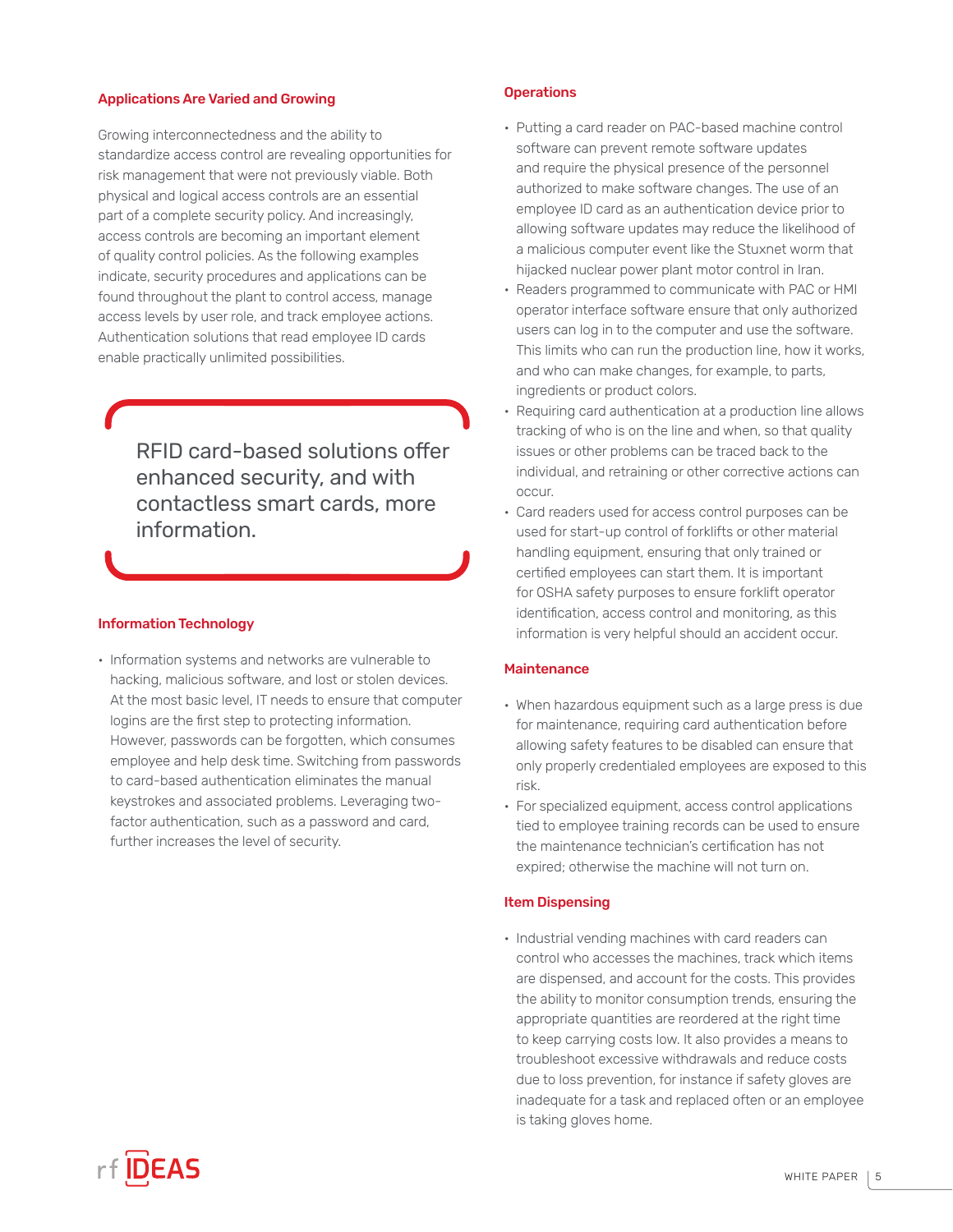• Tool access controls can be established so that an employee only has access to those tools specified for a job, helping to avoid defects or delays caused by incorrect tools. With the proper application, a cardbased reader solution can dispense the right tools to the appropriate person for their specific task. The application could also be designed to associate the items to a project or work order, and validate whether the expected types of items are taken.

# **Training**

- Taking training class attendance is easier and more accurate when employees use their cards to sign in and out, rather than using a sign-in sheet. Poor handwriting and forgetting to sign in reduce the efficacy of attendance tracking. Leveraging the employee card helps ensure training completion, which increases productivity and reduces defects. It also facilitates OSHA training requirements by automating the tracking and validation of class attendance, training dates and other pertinent information.
- When processes or equipment change, card authentication can be used to ensure employees have completed the necessary training. For example, when the card is presented to the computer software, a message can pop up informing the employee of the need to complete training on the new process.

# **Compliance**

- In regulated industries such as food processing or nuclear power, compliance and compliance reporting are essential. Access control and tracking applications can validate whether employees have the authentication to perform their assigned duties, whether it's reading a file, running a program or operating a machine. They can also help to capture the necessary regulatory records.
- Using cards for chain-of-custody documentation requirements ensures that only authorized personnel can obtain and print physical or electronic evidence.
- In industries like food processing and pharmaceuticals, federal inspectors have audit rights to check who is handling various activities on a production line. The addition of a presence detection device with a cardbased solution will give the auditors confidence that an operator's HMI is not accessible in the event it is left unattended. When the operator steps away, the presence detection device's sensors will close the screen until the operator returns and waves his or her card.

# **Purchasing**

• Securing purchasing files protects against credit card and identity theft. Requiring card access to the computer software ensures that only authorized personnel can access and manipulate personal or financial information.



# **Corporate**

- Requiring employees to use their work card throughout the work day improves work management and accounting of people and projects. Using a backend data management system and a card, the actual time and expenses spent on a task can be easily tracked and billed, and resource assignments can be more effective due to improved personnel and skills visibility.
- Secure printing is needed to ensure that document privacy issues are avoided. Card authentication at the printer prevents print jobs from printing until the requestor is in the presence of the printer. In addition, printing costs are reduced because employees are compelled to become more selective in what they print, and print functions can be limited to specified work functions.
- Card-based cashless cafeteria applications link the employee's record to a financial account, allowing them to move much faster through the sale.
- Mergers and acquisitions combine companies with different security practices and technologies. Using a card reader that reads virtually any card type avoids the expense of replacing cards, simplifies the transition, and improves efficiency for better operational workflow.

New solutions leveraging employee cards, readers and application software offer combined identity and access management capabilities for a wide range of applications in today's industrial enterprises. From providing enhanced security on the production line to authenticating training completion, these solutions play an important role in improving risk management and driving operational efficiencies. Their proven value is creating significant growth in the market for electronic access control readers.

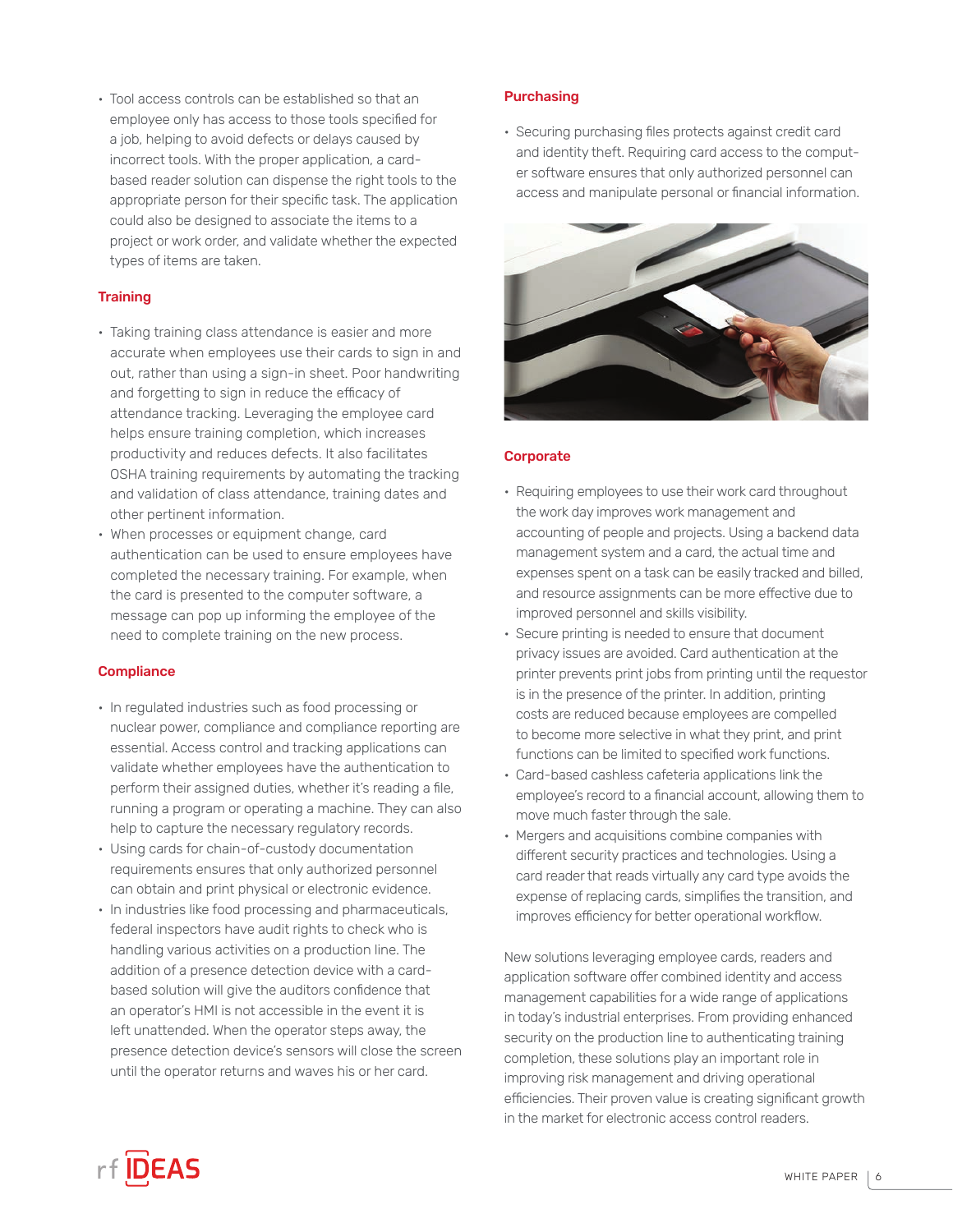# 2. Key Considerations in Choosing the Right Industrial Access Control Solution

# Pros and cons of the four most prominent automation access control methods

# Access Control Methods and Selection Considerations

The proliferation of new industrial access control technologies is making it challenging for enterprises to choose the right methods and solutions for their unique business and security requirements. The most prevalent access control options include manually typing passwords or PINs, or presenting employee cards to a card reader—the most common types being magnetic stripe, barcode and radio-frequency identification (RFID) smart cards. Each approach has its advantages and limitations, though the manual method is quickly losing favor. Using a combination of methods for multi-factor authentication achieves a higher degree of security.

The choice of methods and technologies must be based on analysis of the organization's needs against the proposed solution's benefits and disadvantages. With various automation management platforms syncing with a directory service and databases, identifying card-based reader solutions that are independent of those platforms helps to "future-proof" the investment.

"Regarding the use of RF readers, barcodes, passwords and the like for access, it is usually a combination of the security practices of the particular company's IT and Operations departments that determine access methodologies on a case-by-case basis, rather than a trend of companies going in one direction or another," suggests ARC Advisory Group's Craig Resnick.



# Manual Login

Typing user ID and passwords on a keyboard or smart device remains the dominant method to access secured software. However, this method is rife with limitations that can only be avoided with the ease, efficiency and accuracy of card-based access control.

#### *Advantages:*

This approach offers flexibility in the ability to change passwords from time to time.

#### *Disadvantages:*

Manual login is the most time-consuming method of access control, and it requires a fair level of dexterity and freedom of movement that is not always available in manufacturing settings. For example, it is difficult for factory workers to type while wearing heavy protective gloves, but removing the gloves may put employees and the facility in a position of non-compliance.

In addition, now that "secure" passwords are getting longer and far more complex, the time required for entry, the potential for error and rekeying, and the likelihood of forgetting the password and requiring help desk support is increasing. Adding to the challenge are the numerous applications and systems used by workers that each require a unique login and password. It is increasingly difficult to manage multiple, complex passwords.

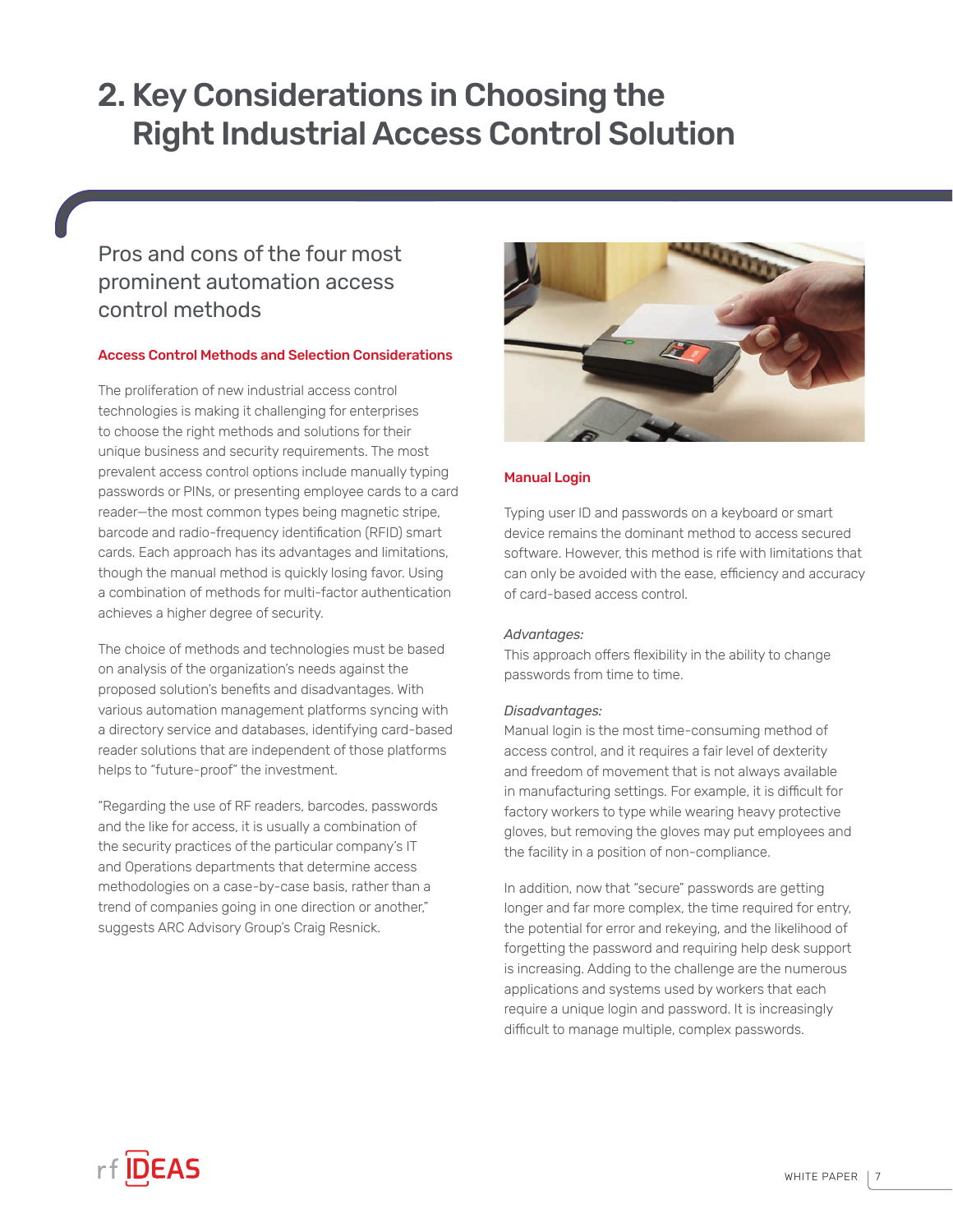Research validates these concerns. A study published in December 2012 found that as the number of circumstances in which individuals used passwords increased, the incidence of forgotten and mixed-up passwords also increased. The intricate characteristics of secure passwords also pose a problem. While such passwords are difficult for intruders to guess, they are also considerably difficult for authorized users to remember, according to the study.

## Magstripe Cards

Magnetic stripe (or magstripe) cards use iron-based magnetic particles to store the employee's unique identification number. Physically and functionally, they resemble a credit card. As the card is pulled through a slot on the reader, an electromagnet is used to detect variations in the magnetic poles embedded onto the card's magstripe, and those variations represent the employee unique ID.



#### *Advantages:*

Magstripes were the first iteration of employee card technology, so they are a known entity and broadly adopted. Because they are similar in function to credit cards, they are particularly common with purchase authorizations. Magstripe cards are currently evolving from swipe to contact cards, which are the next level up in access security.

#### *Disadvantages:*

Like credit cards, a magstripe card will usually work, but sometimes it won't. Over time, the stripes will collect contaminants, which then transfer to the magnetic heads in the magstripe reader, causing the read to fail. This tendency limits use of this card type in many environments, including greasy, gritty industrial spaces. To mitigate this risk, periodic cleaning of the reader head is needed. Another concern, from a security standpoint, is that lost or stolen magstripe cards can be easily copied with a credit card copier.

# Barcode Cards

Barcode cards store the employee's unique ID in the variations of light and dark in a bar or QR code pattern. When the card is presented to the barcode scanner, a photo diode measures the intensity of light reflected back from the light source. Dark stripes absorb light and white stripes reflect light, and those variations are seen by the photo detector. The decoder then converts the digital pattern to a text value that correlates to the employee ID.



#### *Advantages:*

Barcode card technology is well established and provides for quick and easy access to secured areas and bar coded inventory and tools. The cost to print a barcode on an employee card is negligible. Barcode scanner apps, widely available for smart phones and other portable devices, provide a level of flexibility when inventory controls and tracking are required.

#### *Disadvantages:*

Cleanliness and image defects are typically the biggest issues with barcode cards since the scanner cannot reliably compensate for them. Read accuracy may be compromised by poor print contrast between the light and dark bars, whether caused by contaminants, low-quality printing or fading. The barcode must also be within the scanner's line of sight. Another disadvantage is the inability to change the data stored on the barcode, which means that adding information to the card, or adding additional access points or systems to the card, requires printing a new bar code.

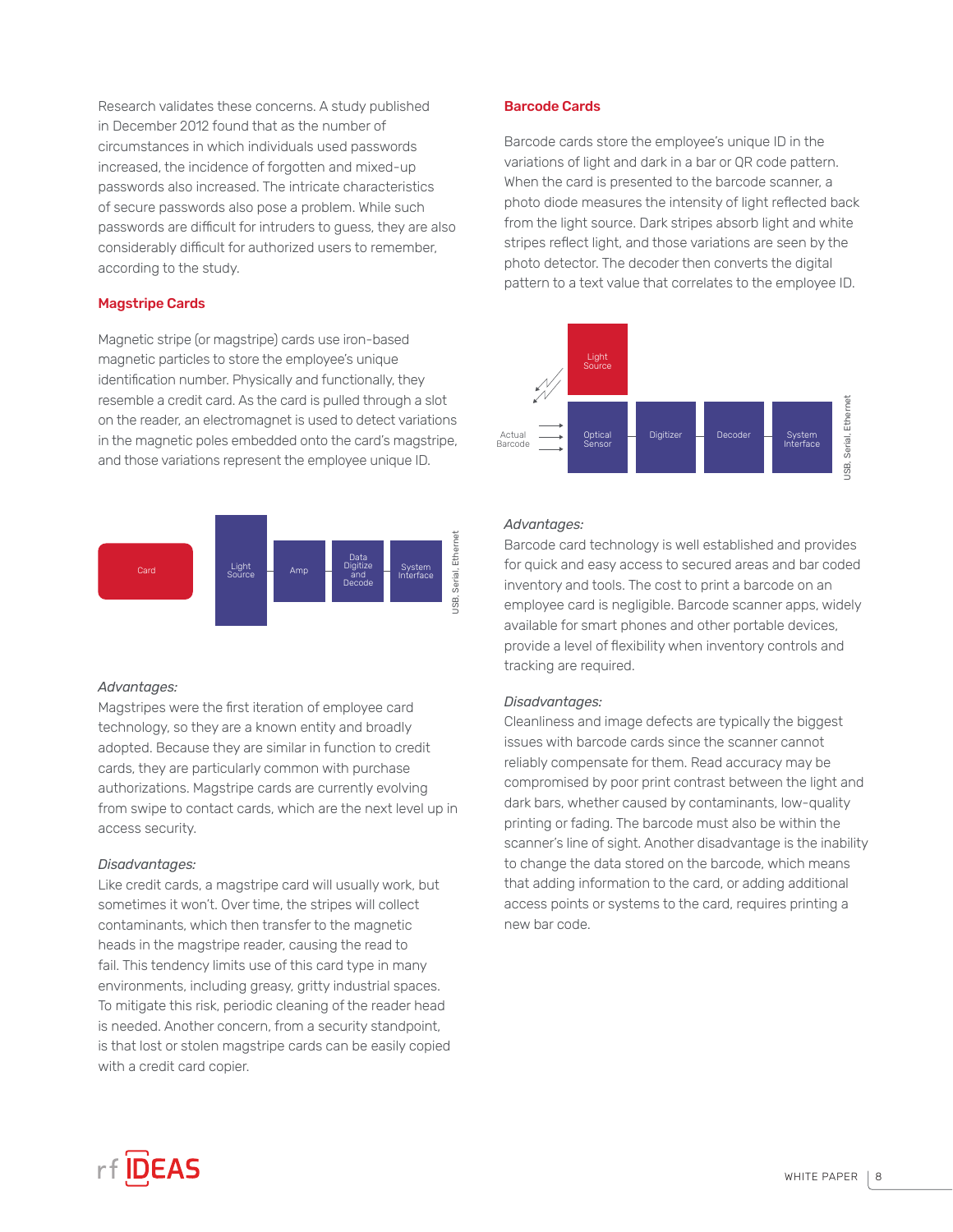# RFID Cards

RFID card-based solutions are similar to magstripe and barcode card solutions in terms of access control, but they offer more security and, with contactless smart cards, more information. RFID solutions comprise a card that stores the unique employee ID and an RFID USB reader device. For passive RFID systems, the reader uses electromagnetic coupling to remotely power the card and transmit data between the reader and card. For programmable controllers using EtherNet/IP, readers like those offered by rf IDEAS have an EtherNet Industrial Protocol interface with Power-over-Ethernet for direct connections.

RFID readers are available to communicate with 125 kHz cards, 132 kHz cards, 13.56 MHz cards, UHF (860- 960 MHz), or dual frequencies such as 125 kHz and 13.56 MHz in one reader. Ultra-high-frequency RFID can function without line of sight and is typically used for asset tracking. However, for most industrial applications, a greater level of comfort and security is provided by high- and low-frequency cards that must be within inches of the reader for authentication. RFID technology is discussed in greater depth later in this paper.



# READER CARD CARD CARD

#### *Advantages:*

RFID proximity and contactless cards provide tap-and-go authentication, as well as tap-in/tap-out authentication for tracking task durations, for example. Contamination is not an issue because the data is passed through the air. Passive RFID cards don't require batteries since the power for the card is extracted from an RF field generated by the reader. Short read ranges protect against accidentally reading a nearby employee's card and providing incorrect access rights.

If an RFID card is lost or stolen, any data would typically be unusable due to encoding or encryption, and the security department typically deactivates the card upon notice that it is missing.

#### *Disadvantages:*

The 125 kHz RFID systems have been in use for many years without being managed by industry standards, resulting in the development and deployment of more than 40 different 125 kHz RFID card types. While there are standards for high frequency, some variations in the 13.56 MHz card market exist as well. Fortunately, RFID systems can be designed to account for variable card types.

TX **Clock** gen

Digital Circuits **Microprocessor** 

Power **Generation** 

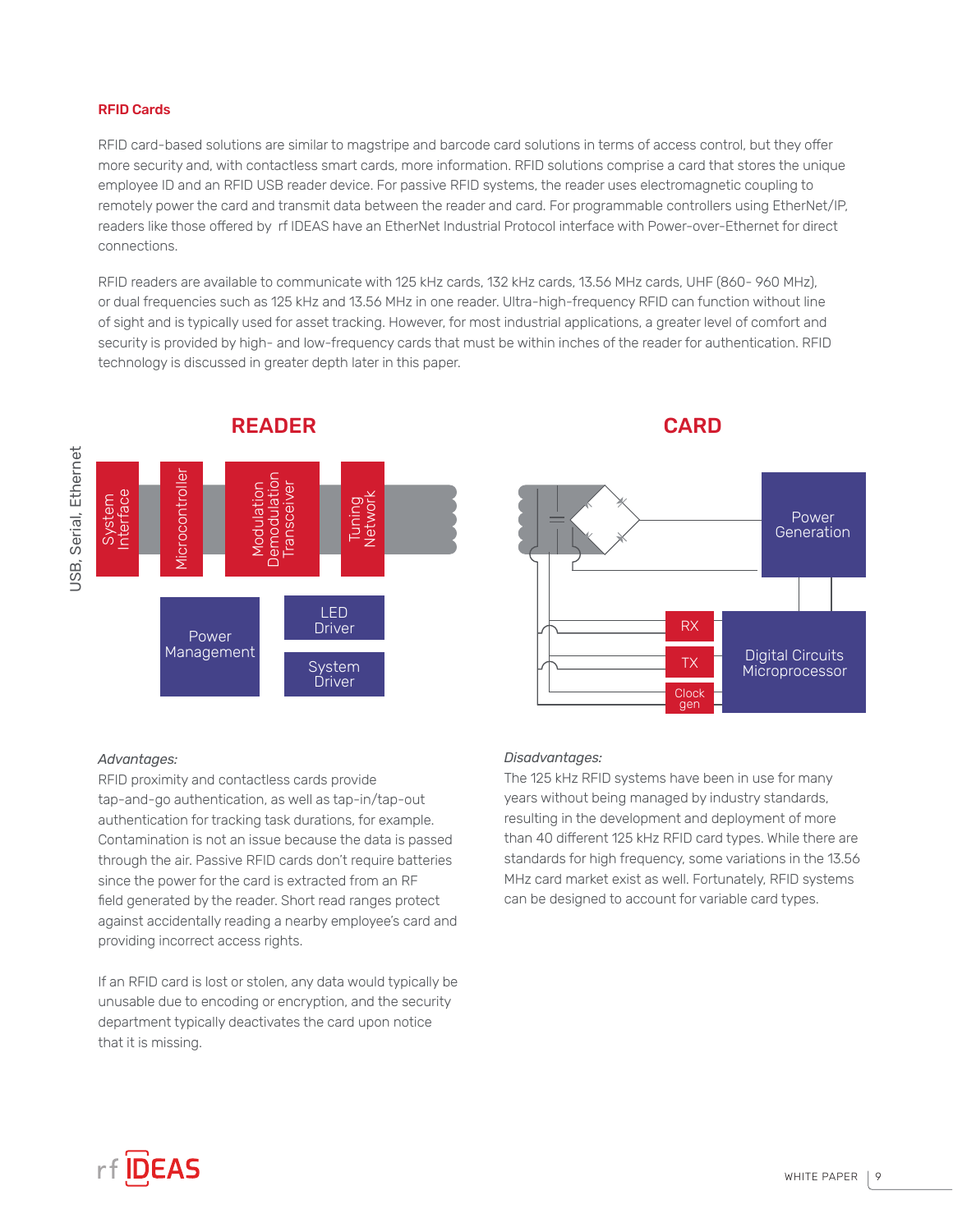

# Multi-Factor Authentication

In highly sensitive areas, such as automation software access and control, multi-factor authentication can be required. A security policy that combines two or more access control technologies heightens assurance of security. For example, an access control device could be designed to require a card, biometric scan and password or PIN in order to gain access.

# How RFID Cards Work

The design characteristics and capabilities of RFID access control cards and readers are unique in many respects.

#### *Energy Coupling*

Since the RFID card does not typically contain a battery, the reader must supply energy to the card to enable it to transmit its unique employee ID to the reader. The RF energy coupled to the card is converted through a process called rectification. Once the card has rectified the AC signal, direct current is used to energize the card circuits, which in turn provide an information-carrying signal that is transmitted to the reader using electromagnetic coupling to transmit the unique employee ID.

#### *Communication*

For some RFID cards, a bidirectional communication channel is created using the electromagnetic coupling mechanism between the RFID reader and the card. The RF signal used to energize the card is also used as the RF data carrier for the bidirectional communication channel. This communication channel allows the unique employee ID to be transferred from the card, read by the reader, and passed to the backend server. Data stored in the server is then used to make decisions like the validity of the unique ID and the permissions of the card holder.

#### *Card Types and Modulation*

Card types dictate how information is stored and communicated between the reader and the card. Elements comprising a card type include the frequency, communication format, bit rates, number of bits, and manipulation of bits to get data. In addition, card manufacturers may have their own variations of card types.

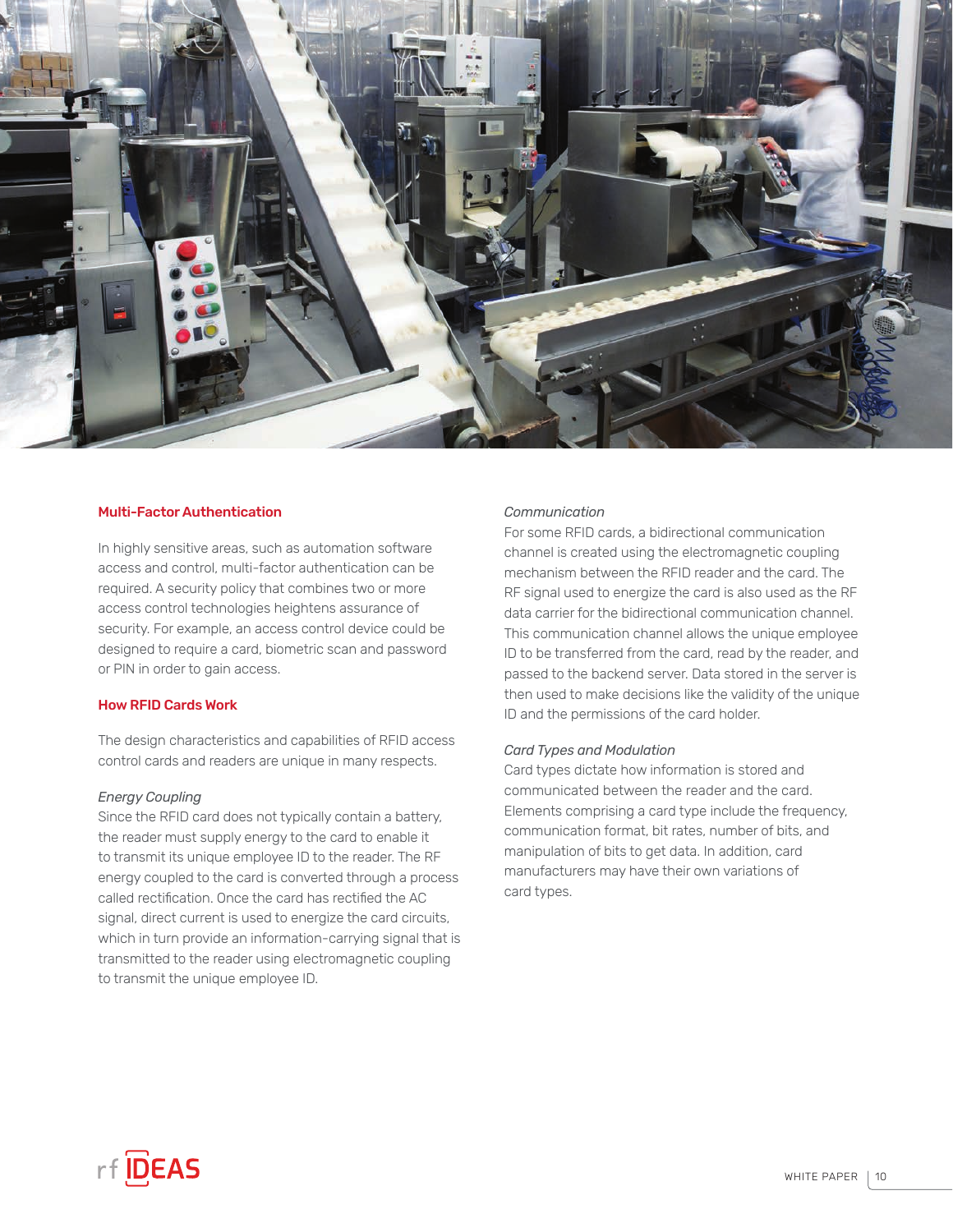Watch a short video to learn more about the rf IDEAS products designed for simplifying identification and access controls to improve industrial automation operations.

Visit www.rfIDEAS.com/Knowledge-Center to view the video "Improving Industrial Automation Operations."



The communication method used in an RFID system is referred to as a backscatter communication system. In a backscatter system, the RFID card sends data to the reader by repeatedly shunting the card's coil, causing slight variations in the RF carrier amplitude that is provided by the reader. The reader detects these variations and decodes them as data from the card. Cards that operate at 125 kHz are not managed by an industry standard, and therefore there are many different methods of data transfer between the reader and the card. At the highest level, there are three different types of modulation used in 125 kHz systems: direct (ASK), frequency shift keying (FSK) or phase shift keying (PSK).

Cards that operate at 13.56 MHz follow RFID industry standards like ISO 14443, ISO 15693 and Felica. ISO 14443 is an industry standard that has three different types of modulation (A, B, and F) that can be used for communication between the card and the reader.

#### *Memory*

13.56 MHz cards have been designed to allow modifications of the data stored on the card. This capability allows IT staff or systems integrators to add features to the card. For example, the additional memory can be used to enhance the permissions available to the card holder, or it can be used as a local storage device to track the number of requests made to access a particular document or piece of manufacturing equipment. In more complicated RFID cards, often called smart cards, the memory can be used to store financial information or encryption keys used in high-security applications.

#### *Anti-Collision*

When multiple tags are presented to a reader at the same time, communication collisions will occur. These collisions are similar to multiple individuals talking at the same time, making it difficult to determine what any one person is saying. RFID solutions that incorporate anti-collision protocols such as Aloha, which is used to select a particular card from a group of cards, alleviate the risk of communication collisions. The Aloha protocol sorts through the population of RFID cards that have been powered by the RFID reader, assigning each card a unique node address that is used to provide collision-free communication between the cards and the reader.

# *Back-End Systems*

The data created from a transaction that uses RFID, barcode or magstripe can be stored in a backend server that controls access to equipment, documents, room doors and financial transactions. The server also generates reports about when and who requested access. These systems can also be used to authenticate and validate activities—for example, to ensure card holders have received the latest training—to maintain the highest levels of manufacturing compliance.